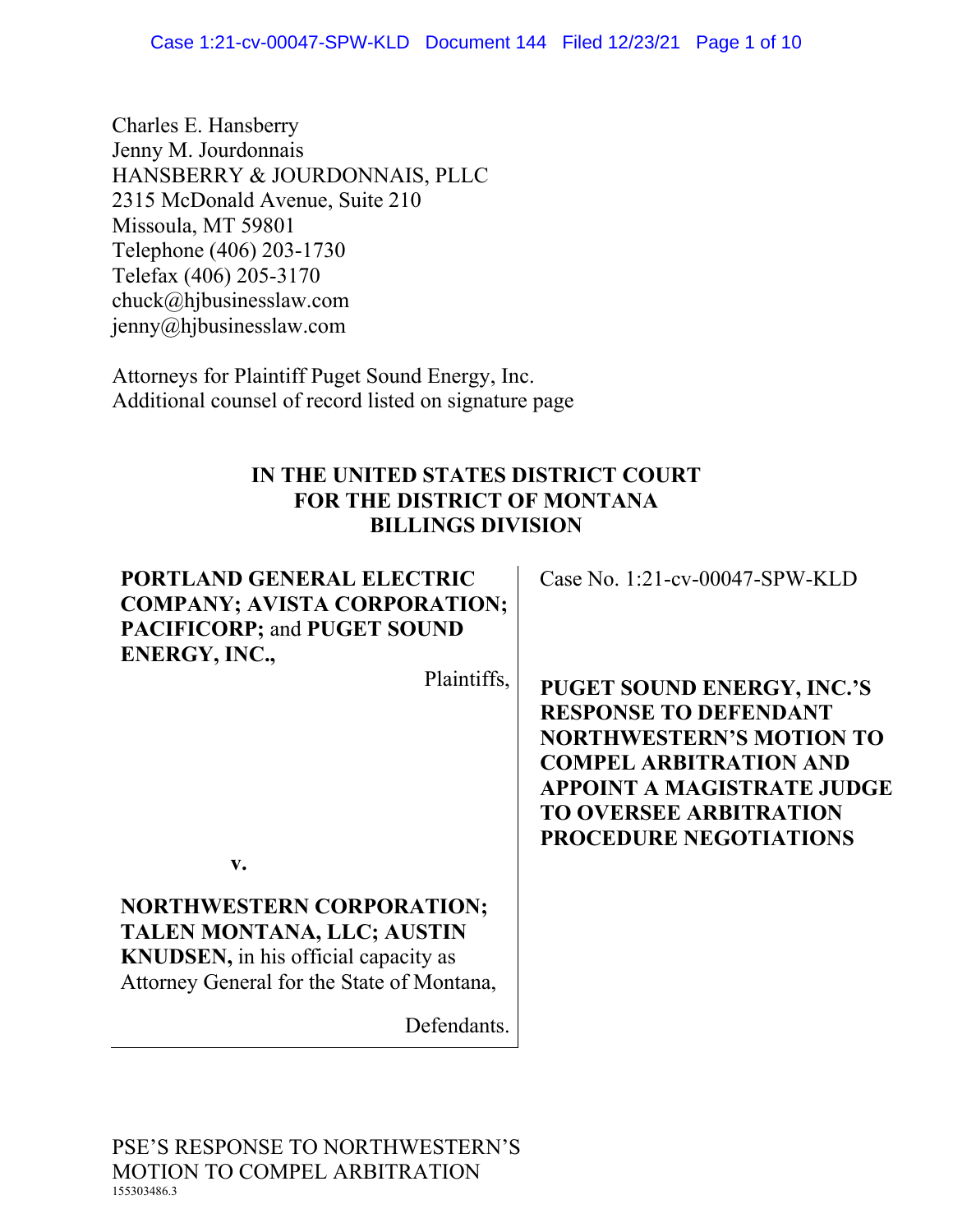#### **I. INTRODUCTION**

NorthWestern Corporation asks the Court to issue an order compelling arbitration and appointing a Magistrate Judge to oversee negotiations over arbitration procedures. Plaintiff Puget Sound Energy, Inc. ("PSE") urges the Court to grant NorthWestern's motion promptly after ruling on the motion challenging Senate Bill 265 filed by Plaintiffs (the "PNW Owners").

The PNW Owners, NorthWestern, and Talen Montana, LLC ("Talen") (collectively, the "Colstrip Owners") have ripe, arbitrable contract disputes that need to be resolved promptly. Those contract disputes concern whether the Colstrip Owners can vote to close one or both Colstrip coal-fired electric generation units with a less-than-unanimous vote or whether a unanimous vote is required, as Senate Bill 266 purported to require until it was declared likely unconstitutional and unenforceable by this Court two months ago (Doc. 100).

The Colstrip Owners' contract provides that arbitration of their claims shall occur in Spokane County, Washington, before a single arbitrator. Senate Bill 265 purports to invalidate portions of the arbitration terms in the Colstrip Owners' contract by requiring arbitration "involving an electrical generation facility in [Montana]" to occur within Montana "before a panel of three arbitrators." Montana Code  $\S 27-5-323(2)(a)$ . As a result, arbitration of the parties' claims has stalled due to the uncertainty whether Senate Bill 265 will be declared preempted or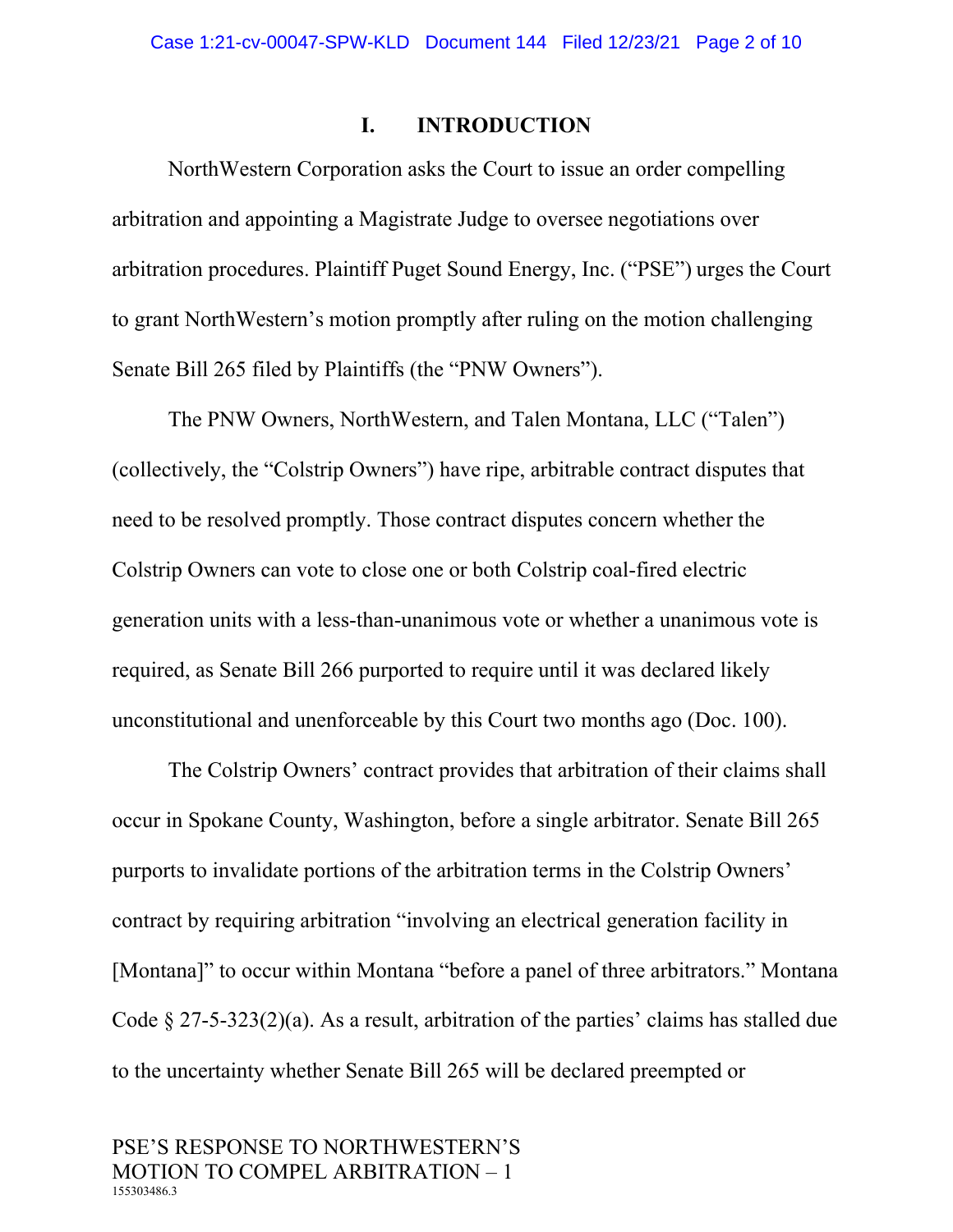#### Case 1:21-cv-00047-SPW-KLD Document 144 Filed 12/23/21 Page 3 of 10

unconstitutional. Once that determination is made, a favorable ruling on NorthWestern's motion to compel arbitration will assist the parties in moving forward to resolve pressing contract disputes relevant to the PNW Owners' need to transition away from Colstrip.

PSE therefore urges the Court to grant NorthWestern's motion to compel arbitration promptly after ruling on the PNW Owners' motion challenging Senate Bill 265. Granting NorthWestern's motion should not delay consideration of the PNW Owners' constitutional challenges to *Senate Bill 266*, because that motion raises issues that are independent of the arbitrable claims.

#### **II. ARGUMENT**

#### **A. The Court Should Enter an Order Compelling Arbitration**

PSE agrees with NorthWestern that (1) there are ripe contract disputes among the Colstrip Owners; (2) those claims are subject to mandatory arbitration; (3) prompt resolution of the claims is essential for the utilities' long-term planning; and (4) the arbitration initiated by NorthWestern in March 2021 is at a standstill.<sup>1</sup> The PNW Owners have fully engaged in the NorthWestern-initiated arbitration

<sup>&</sup>lt;sup>1</sup> The claims in arbitration are independent of the issues raised in the PNW Owners' motions for partial summary judgment challenging Senate Bills 265 and 266. Doc. 88, 102. *See* discussion below in Part II.C; *see also* Doc. 127 at 6–11 (PNW Owners' opposition to Attorney General's motion to stay). Throughout this brief, page references to court filings refer to the ECF-stamped pages.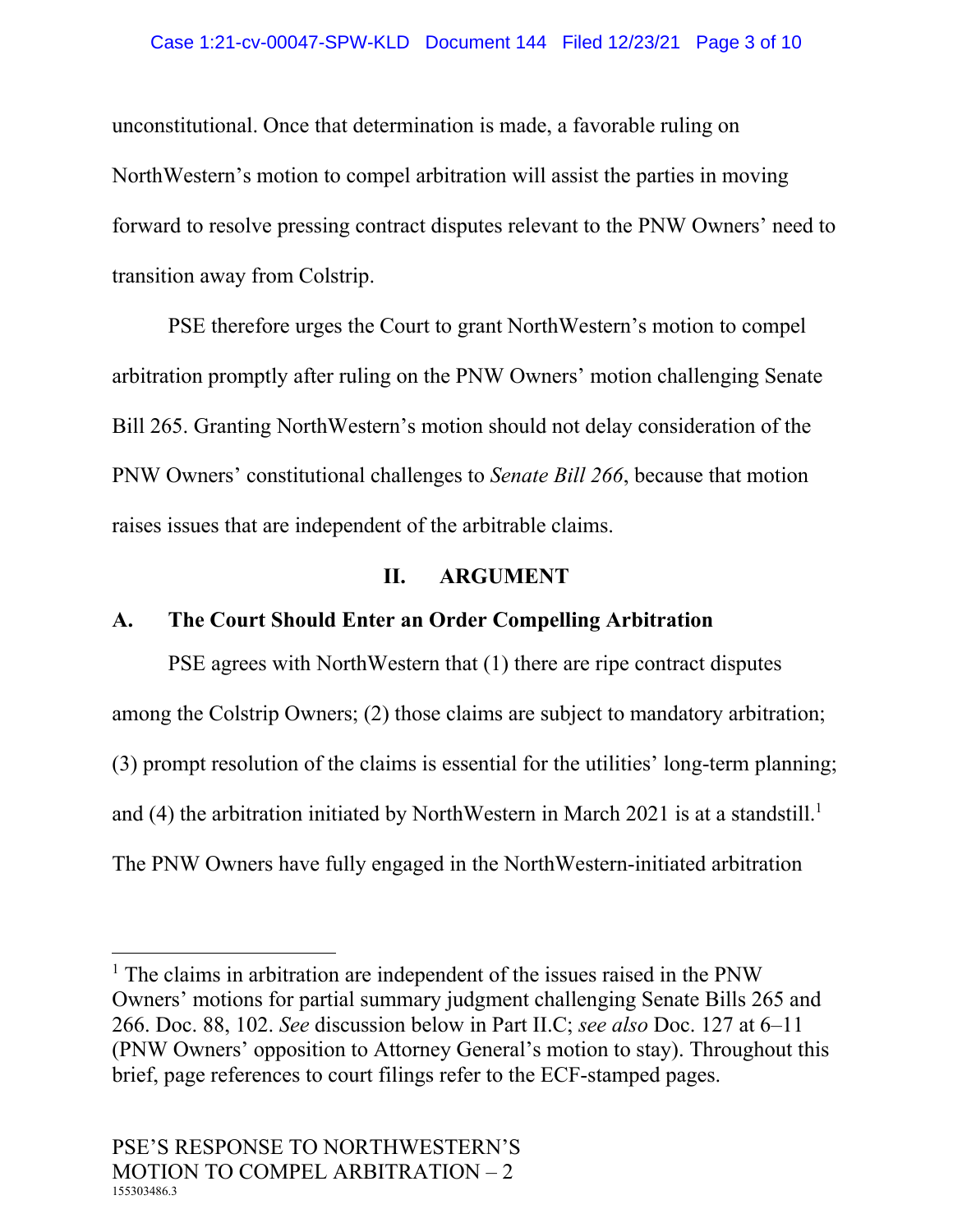from the outset. They served formal responses to NorthWestern's claims as well serving their own demands for arbitration of their counterclaims, and they participated in unsuccessful discussions with Talen and NorthWestern to establish an arbitration protocol, including methods for selecting the arbitrator(s).

Given the urgent need for resolution of the arbitrable claims and the longrunning and ongoing delay in getting the arbitration moving, PSE asks the Court to issue an order compelling arbitration as promptly as possible once the enforceability of Senate Bill 265 is decided.

### **B. Appointment of a Magistrate Judge Would Assist the Colstrip Owners in Trying to Reach Agreement on Certain Arbitration Procedures**

NorthWestern also asks the Court to appoint a Magistrate Judge to oversee and make recommendations regarding the Colstrip Owners' resolution of more detailed arbitration procedures, including the appropriate arbitrator-selection process. PSE agrees with NorthWestern's discussion of the failed efforts to date. *See* Doc. 121, at 18–21 (Background Part E.2, "Negotiating the Arbitration Process to a Standstill"). PSE's understanding is that NorthWestern proposes appointment of a Magistrate Judge to assist the Colstrip Owners in negotiations and to make recommendations on an arbitration protocol. But the Magistrate Judge, if appointed, would not have the power to issue binding orders to resolve disputes. If that understanding is correct, and because of the Colstrip Owners' lack of progress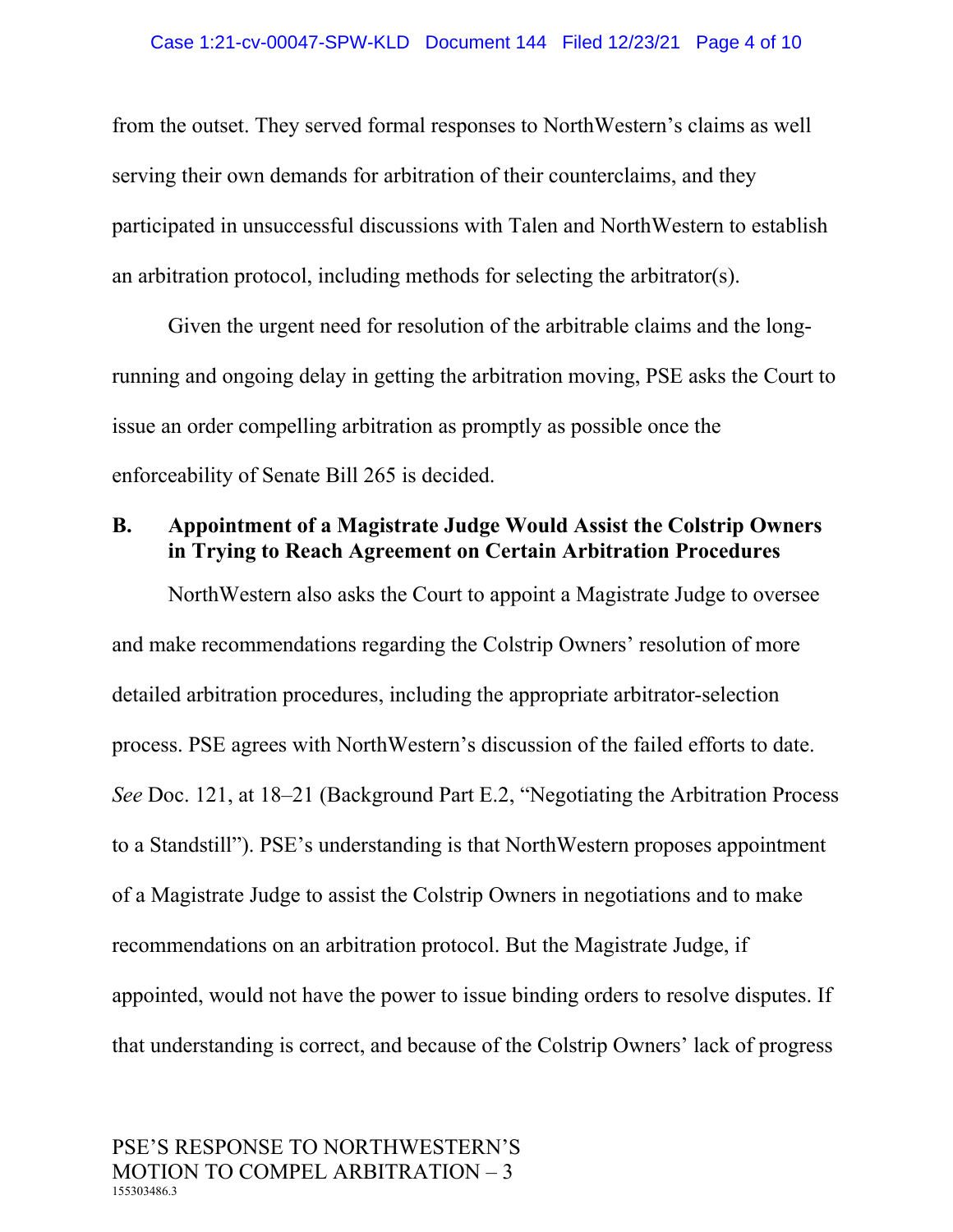to date, PSE agrees that appointment of a Magistrate Judge to facilitate negotiations likely would help the Colstrip Owners reach agreement on arbitration procedures.<sup>2</sup>

Although PSE favors appointment of a Magistrate Judge to facilitate negotiations, it is very likely that the Colstrip Owners cannot reach full agreement on arbitration procedures prior to a ruling on Senate Bill 265. As discussed in the PNW Owners' pending motion for summary judgment challenging Senate Bill 265, the bill is preempted by the Federal Arbitration Act and is unconstitutional. Doc. 88, 89. Once the Court rules on the pending motion, the parties will have clarity on whether the arbitration and venue provisions in Section 18 of the Colstrip Owners' O&O Agreement control. *See* Doc. 89, at 9–10. In the Colstrip Owners' negotiations to date, only Talen—the one owner that is not a utility—has taken refuge in the arguable validity of Senate Bill 265, and therein lies the problem. Until the Court decides that fundamental question, Talen will be able to delay the Colstrip Owners' arbitration indefinitely and therefore obstruct

<sup>&</sup>lt;sup>2</sup> The enforceability of Senate Bill 265 is fully briefed, and a decision on that summary judgment motion will resolve disputes over the number of arbitrators, arbitration venue, and whether Washington or Montana arbitration law applies. Other disputes about arbitration procedures (e.g., arbitrator-selection protocol) that are the subject of NorthWestern's motion are not properly before the Court and not referrable to a Magistrate Judge for decision or for issuance of findings and recommendations.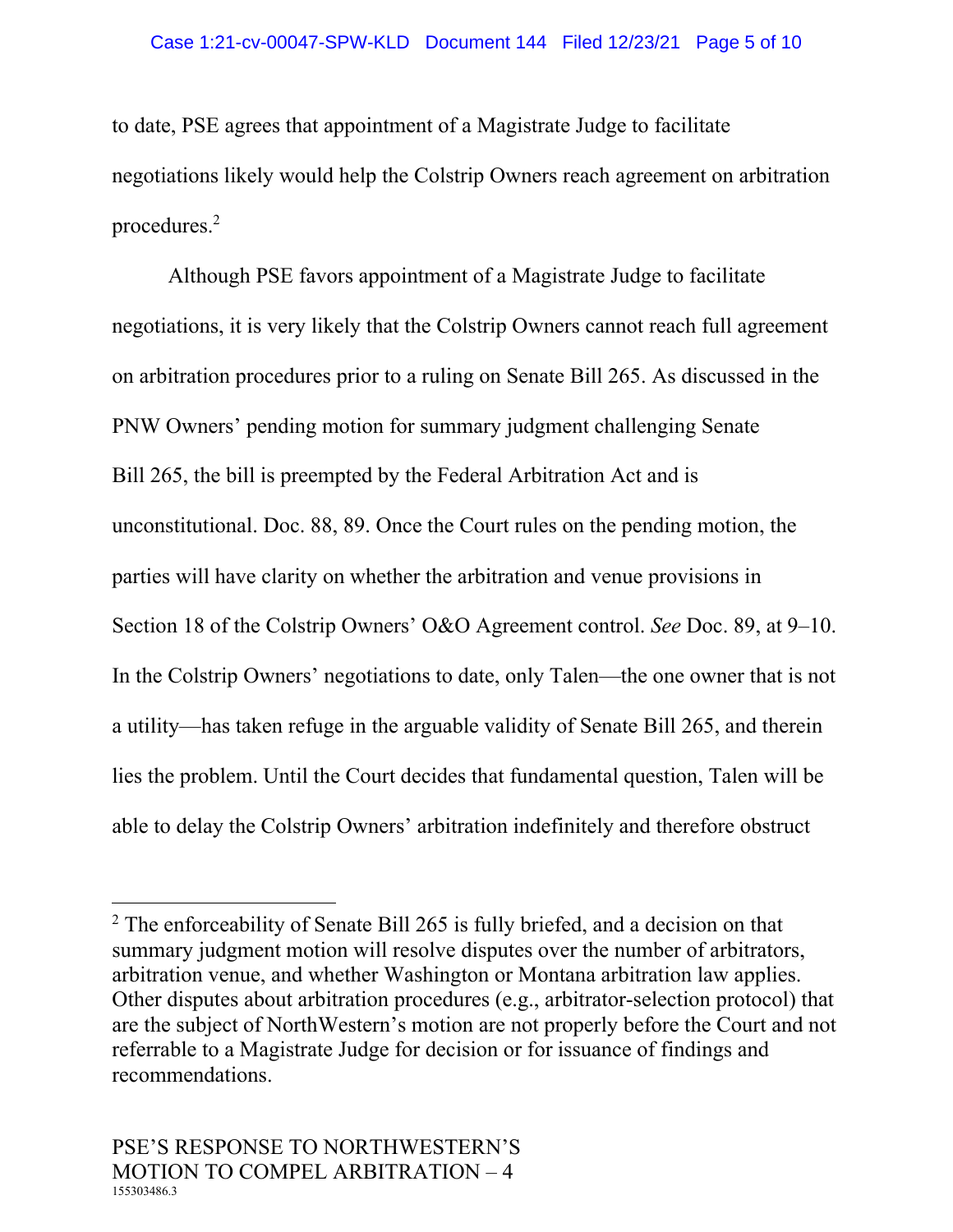the PNW Owners' and NorthWestern's ability to take needed steps today consistent with their long-term planning requirements and obligations to serve their customers.

#### **C. Other Responses to NorthWestern's Motion**

NorthWestern's 23-page motion includes many factual assertions and arguments. Although PSE asks the Court to grant the relief sought by NorthWestern, PSE does not agree with many of the assertions and arguments in NorthWestern's motion. PSE will not respond to each assertion and argument here, many of which are not relevant to the Court's decision on the motion. But PSE briefly addresses the following two issues.

First, in its motion (and other briefing and argument), NorthWestern tries to convey the impression that it is a bystander caught in the middle of a dispute between the PNW Owners and Talen. But the truth is that *NorthWestern* also lobbied the Montana legislature in support of Senate Bills 265 and 266,<sup>3</sup> the passage of which predictably forced the PNW Owners to challenge the bills in court. Northwestern is complicit in the efforts to get that legislation enacted.

Second, NorthWestern asks the Court to "retain jurisdiction to address and resolve the enforceability of Senate Bills 265 and 266, at least to the extent 266

<sup>3</sup> Doc. 39-6 at 16–18, 64–65, 74–76, 147, 149; Doc. 88-2 at 12–13, 37–38.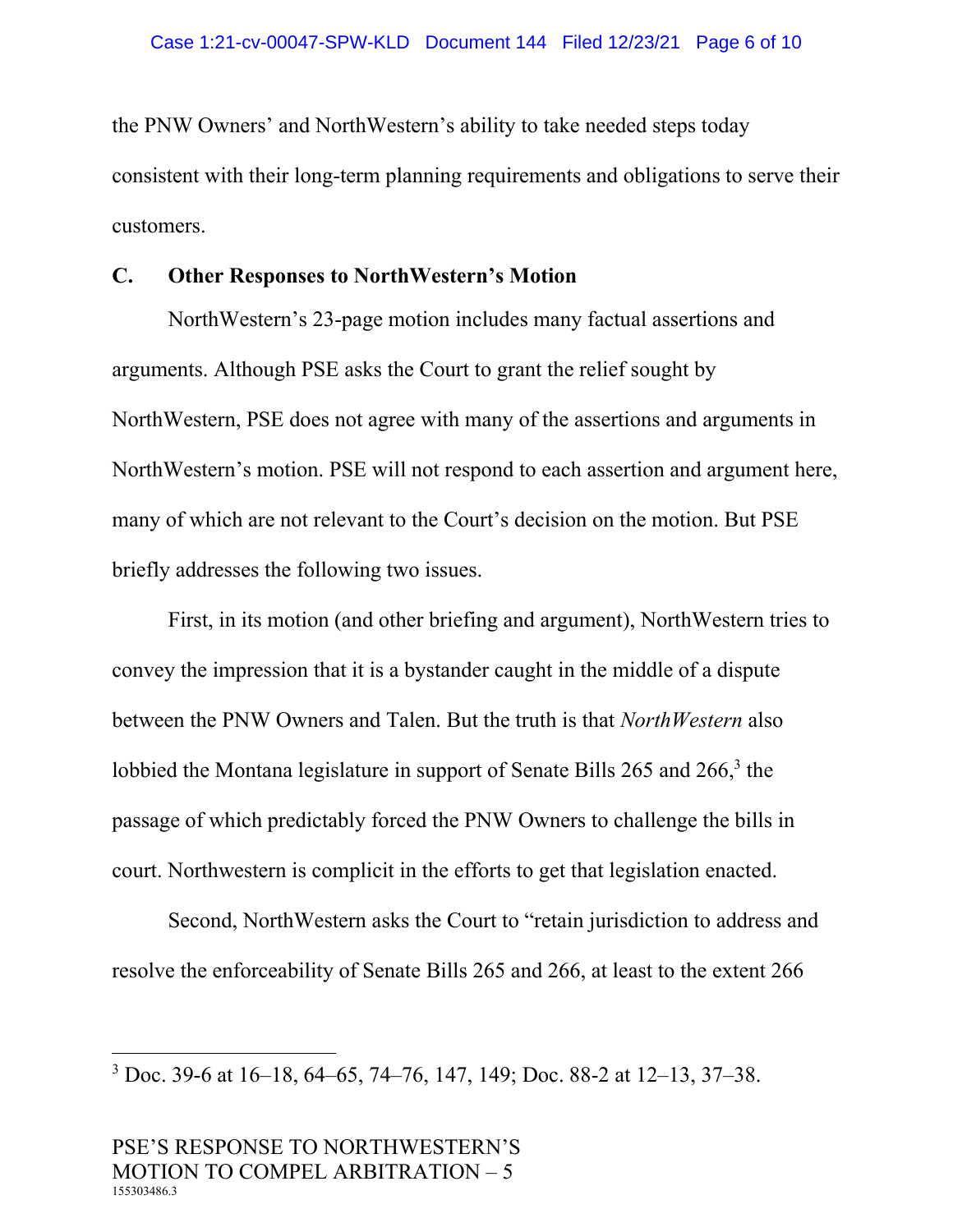would prohibit the PNW Owners from asserting their respective positions regarding the proper construction of the O&O Agreement in the arbitration." Doc. 121 at 26. PSE agrees that the Court should retain jurisdiction to decide the PNW Owners' motions for summary judgment challenging Senate Bill 265 (Doc. 88) and Senate Bill 266 (Doc. 102). To the extent NorthWestern contends that parts of the PNW Owners' challenge to Senate Bill 266 are contingent on resolution of issues in arbitration, NorthWestern is incorrect and misreads the issues raised in the motion. The PNW Owners' arguments in their pending summary judgment motion challenging Senate Bill 266 are, by design, independent of the claims subject to arbitration, as discussed in their opposition to the Attorney General's motion to stay. Doc. 127 at 6–11. The Colstrip Owners should promptly arbitrate those claims that are subject to arbitration. But there is no reason to delay resolution of the challenges to Senate Bills 265 and 266. To the contrary, the interests of the Colstrip Owners and their customers favor early resolution of the challenges.

#### **III. CONCLUSION**

For the reasons above, the Court should grant NorthWestern's motion to compel arbitration and appoint a magistrate to oversee negotiations over arbitration procedures, and it should do so promptly after a ruling is issued on the PNW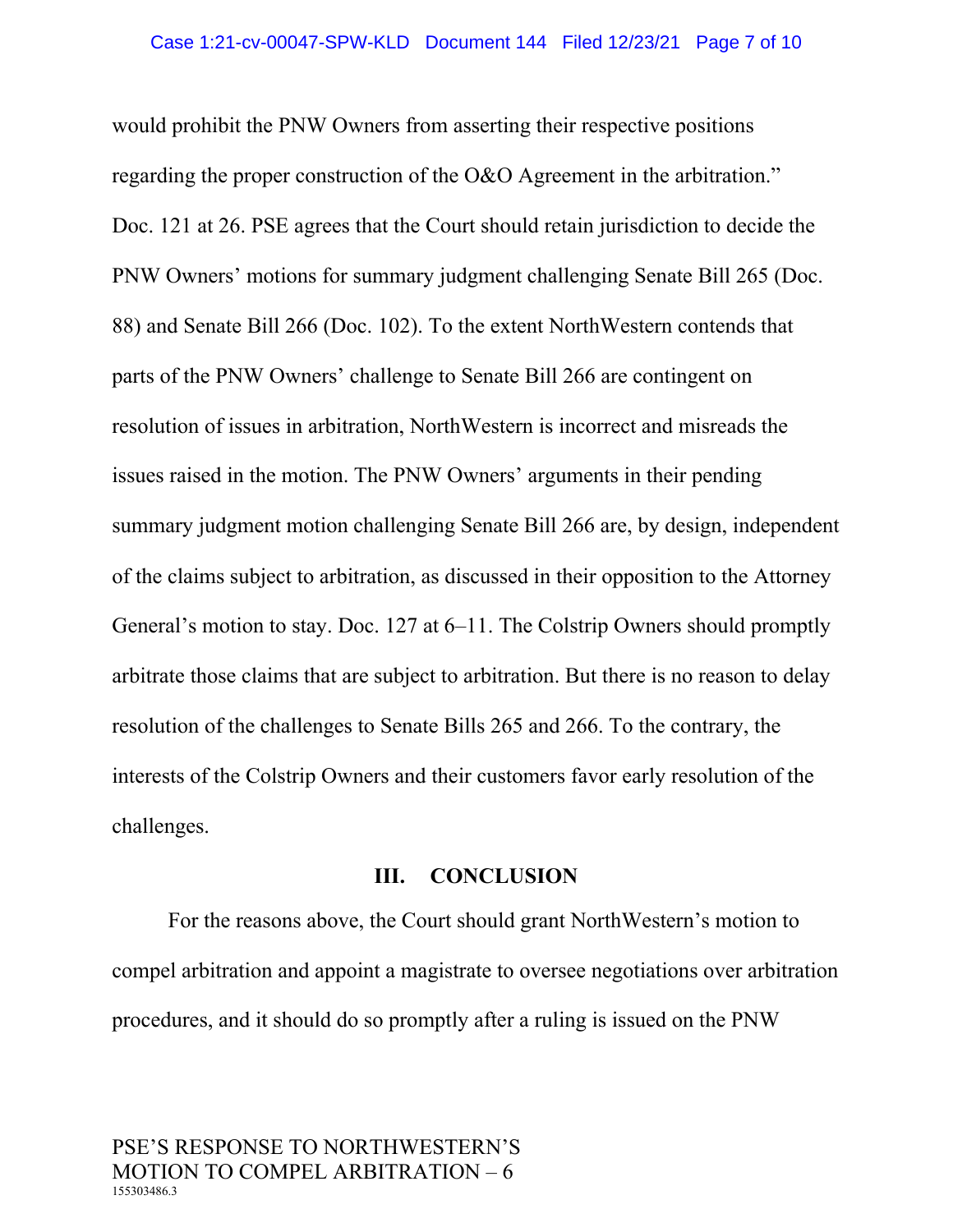Owners' pending motion for summary judgment regarding the validity of Senate Bill 265.

DATED this 23rd day of December, 2021.

#### */s/ Jeffrey M. Hanson*

Jeffrey M. Hanson Harry H. Schneider, Jr. Gregory F. Miller (*Admitted Pro Hac Vice*) PERKINS COIE LLP JHanson@perkinscoie.com HSchneider@perkinscoie.com GMiller@perkinscoie.com 1201 Third Avenue, Suite 4900 Seattle, WA 98101 Ph: (206) 359-8000 Fax: (206) 359-9000 *Attorneys for Plaintiff Puget Sound Energy, Inc.*

HANSBERRY & JOURDONNAIS, PLLC Charles E. Hansberry Jenny M. Jourdonnais 2315 McDonald Avenue, Suite 210 chuck@hjbusinesslaw.com jenny@hjbusinesslaw.com Missoula, MT 59801 Telephone (406) 203-1730 Telefax (406) 205-3170 *Attorneys for Plaintiff Puget Sound Energy, Inc.*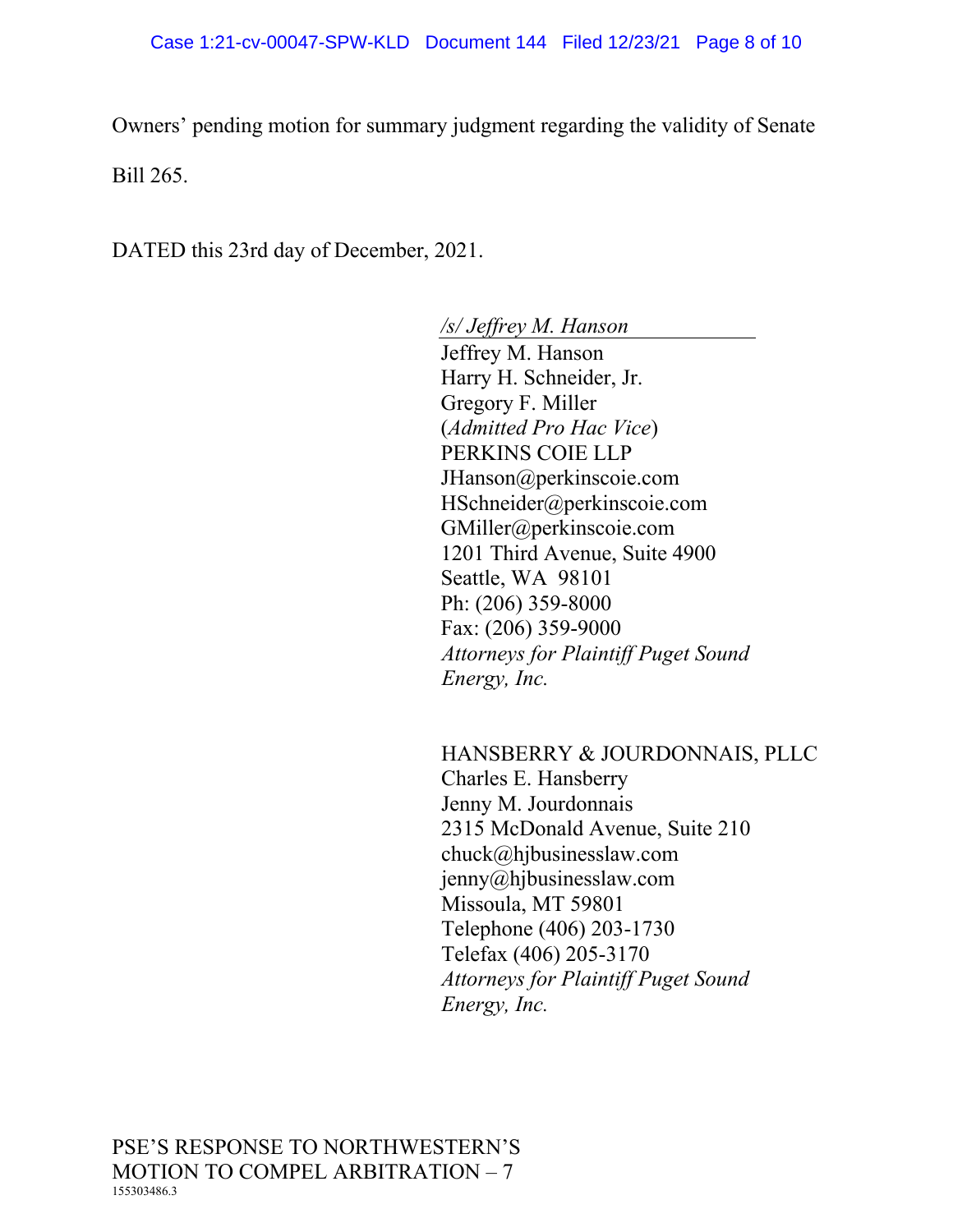# **CERTIFICATE OF COMPLIANCE**

Pursuant to L.R. 7.1(d)(2)(E), I certify that PSE's Response to

NorthWestern's Motion to Compel Arbitration is: printed with proportionately spaced Times New Roman text with 14-point typeface; is double-spaced; and the word count, calculated by Microsoft Office Word, is 1,357 words long, including footnotes, but excluding the Caption, Signature Blocks, Certificate of Service, Tables of Contents and Authorities, and Certificate of Compliance.

DATED: December 23, 2021

*/s/ Jeffrey M. Hanson* Jeffrey M. Hanson